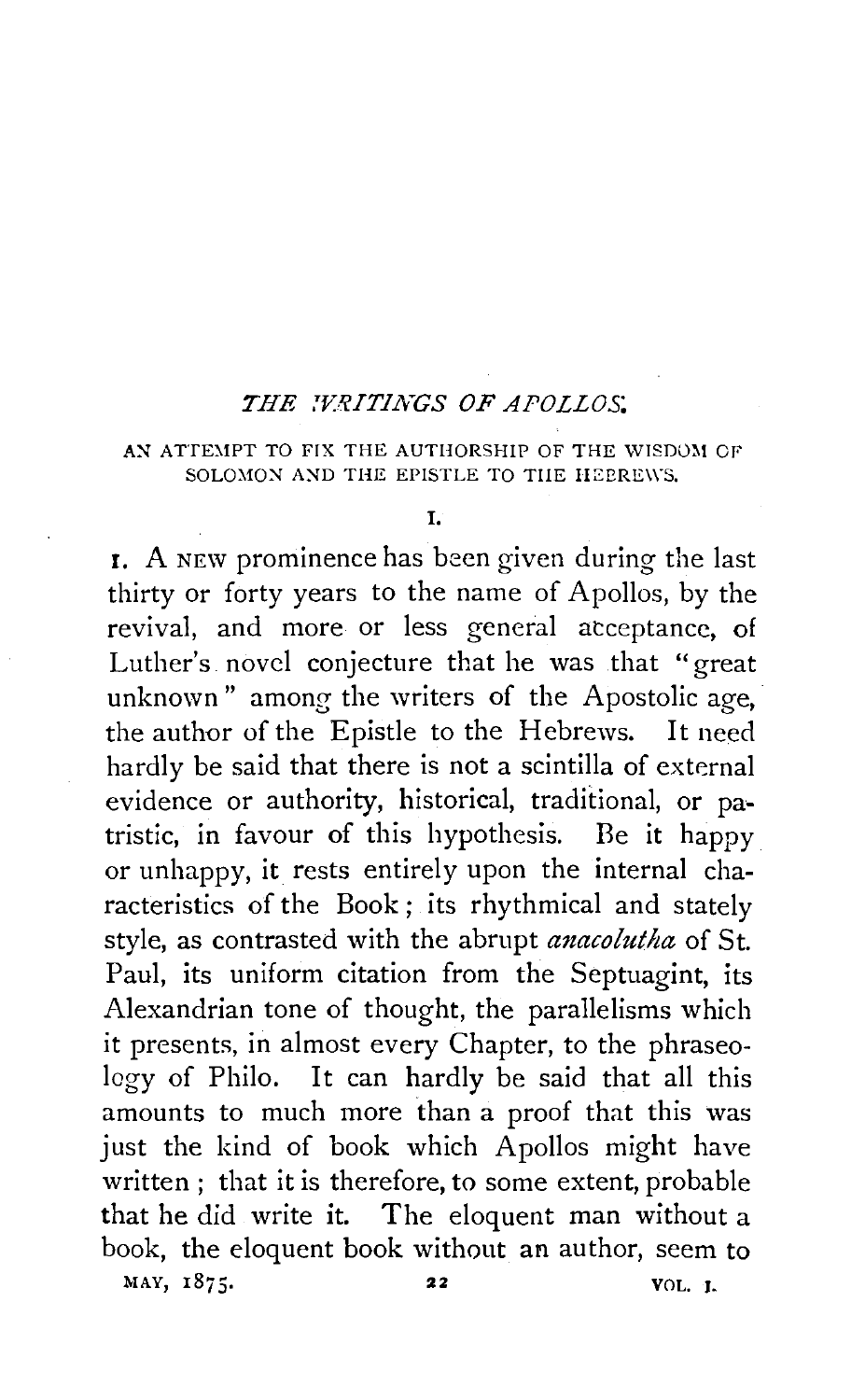fit in with each other ; and the argument from the undesigned coincidence, though not demonstrative, leaves an impression that falls little short of conviction. It practically carries more weight with it, as all students of the subject will have felt, than the guesses of this or that ancient writer (for here also we have not a shadow of tradition as distinct from guesses), that it was by Clement of Rome, or Barnabas, or St. Luke.

*2.* An entirely independent hypothesis has connected the name of Apollos with another book which also bears on its front the characteristics of Alexandrian authorship. The Apocryphal writings of the Old Testament, as found in the Septuagint translation, had also their "great unknown," and the noblest of them all, that which bears the title of the Wisdom . of Solomon, takes its place among the books in search of authors. The only ascertainable facts in connection with it are  $(1)$  that it is not mentioned by any pre-Christian writer;  $(2)$  that Jerome reports that it was held by some to have been written by Philo; (3) that in an obscure and probably corrupt passage of the Muratorian Canon *(circ.* A.D. 160) it is stated to have been written " ab amicis Salomonis in honorem ipsius," and that this is supposed by some critics to represent an original Greek text, *iπ*ό Φίλωνος ("by Philo"), which the writer of the fragment mistook for  $\hat{v}\pi\hat{o}$   $\phi\hat{\mu}$  as (" by his friends ").<sup>1</sup>

<sup>1</sup> See Tregelles, "Canon Muratorianus," p. 55. It is a singular and suggestive fact that the Muratorian Fragment mentions the Wisdom of Solomon *after the Catholic Epistles*, as though it belonged to the sacred literature of more recent times. As the Fragment was restored conjecturally by Bunsen, it was placed in immediate connection with the Epistle to the Hebrews, as though both were,examples of anony-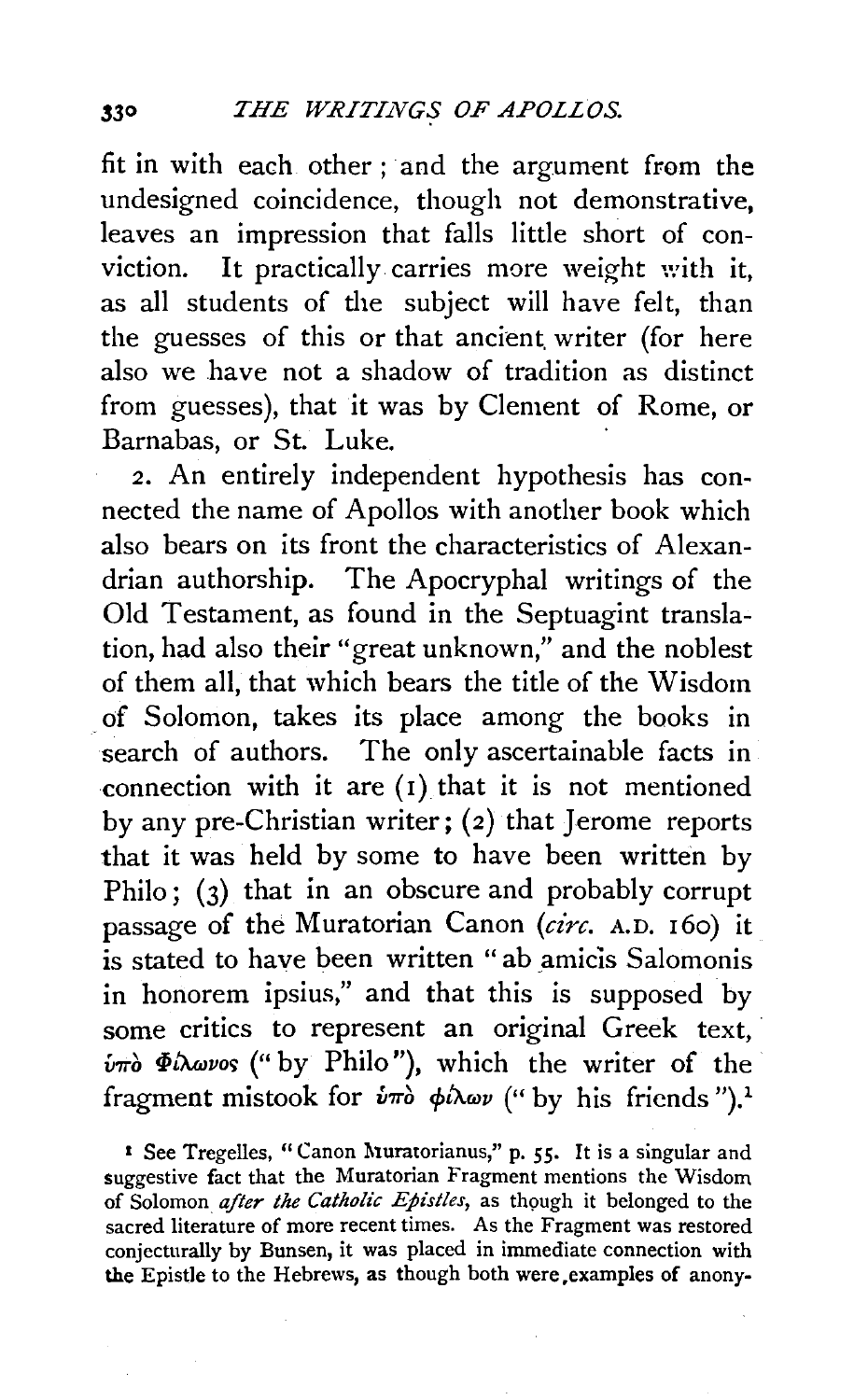The conjectures of modern critics have, for the most part, placed it at some period between B.C. 150-50. Grotius thought that it had been interpolated by a Christian writer, Luther followed Jerome in ascribing it to Philo. Others (Kirschbaum, C. H. Weisse, and Tregelles) have found internal proof of Christian authorship, or have assigned it to one of the Egyptian ascetics known as the Therapeutæ, cf whose devotional and contemplative life Philo himself gives a description, corresponding so closely with that of a primitive Christian community, that Eusebius was led into the error of identifying them with the disciples of the Apostolic age *(Hist. Eccl.*  ii. 17). One writer (Noack) has started the hypothesis, with which I now propose to deal, that it was. written by Apollos.<sup>1</sup>

3. Canon Westcott, to whose masterly articleon the Wisdom of Solomon, in the " Dictionary of the Bible," I must acknowledge myself largely indebted, contends, as I think, rightly, that there is no evidence of any distinctively Christian doctrine in. the book ; that it even "leaves no room" in its teaching for such truths as the Incarnation, the Atonement, the Resurrection of the Body. I cannot, however, follow him in stigmatizing as " perverse," on this ground alone, the theory that Apollos was the author. The objection is at once met by remember-

mons, or partially pseudonymous authorship. This, it will be remembered, was without any reference to the hypothesis now under consideration. It is almost incredible that the book should have been thus mentioned, had it been thought of as belonging to the Old Testa· ment. Tregelles, it may be remarked, distinctly recognizes its Christian authorship.<br><sup>1</sup> I regret that I only know Noack at second-hand, through Grimm's

Einleitung and Westcott's article.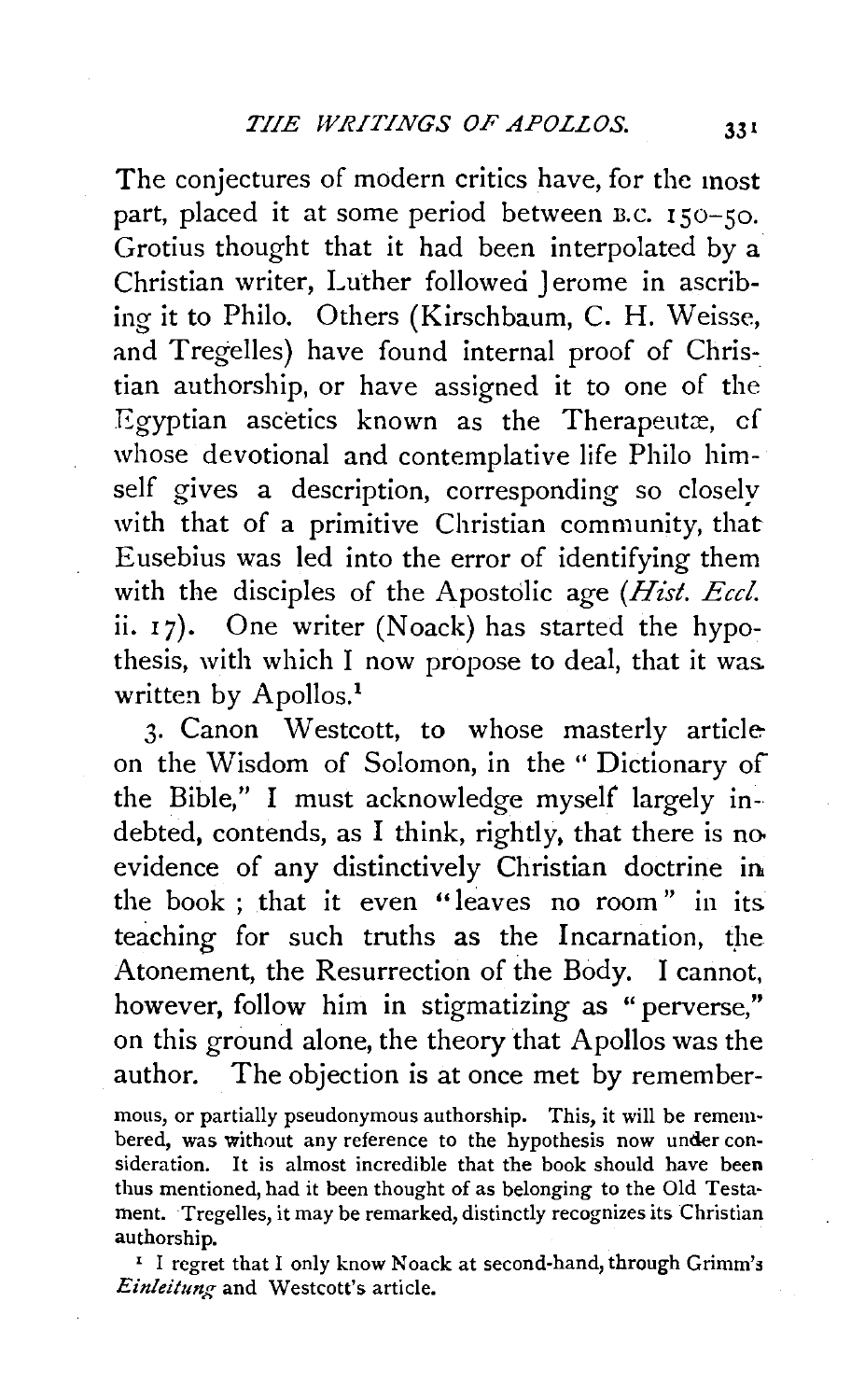ing that Apollos was not trained as a Christian from his youth: that his was a life pre-eminently of such changes as belong to the great periods of religious transition ; and that it does not follow that one who believes that he was the writer of a given book therefore holds that that book expresses his latest and most mature convictions. I proceed accordingly, unembarrassed by the objection which to Canon Westcott seems so fatal, to examine the two books (of one of which, on either of these hypotheses, Apollos was the author) on the assumption that we may claim for him the authorship of both. It will be admitted, I think, that if I succeed in proving that assumption, or even in shewing that it has a strong ground-work of probability, a new light is thrown on some questions in the history of the Apostolic Church on which we· greatly need light; that the form of the eloquent Jew of Alexandria, mighty in the Scriptures, will come before us with a new vividness, not only as seen in a passing episode of his .career, but in the successive phases of his spiritual .and intellectual life. Should I fail in this proof, the comparison of two works, each belonging to the great Alexandrian school of Judaism, one in its Christian, the other in its pre-Christian aspect, will be felt, I trust, to be neither uninteresting nor unprofitable.

4· Over and above resemblances of thought, or contrasts almost as suggestive as resemblances (on the assumption of their belonging to different periods in the life. of the same man), the primary evidence in cases of this nature lies in coincidences of phraseology. And here I point  $(i)$  to the fact that the two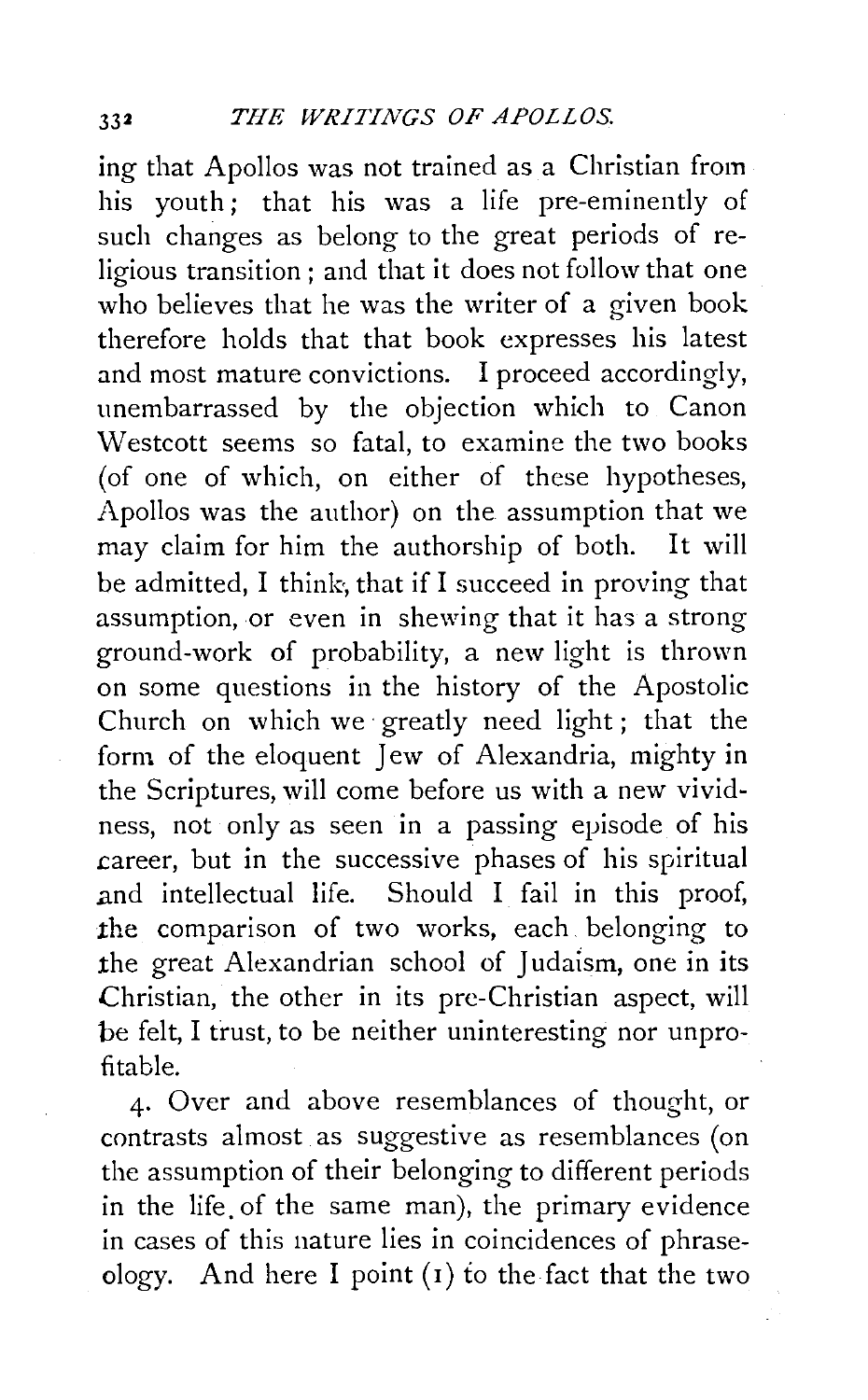most striking words in the opening of the Epistle to the Hebrews are to be found in the description of Wisdom in the book\_ which I assign to the same author. The word  $\pi \circ \lambda \nu \mu \in \rho \hat{\omega}$ ; with which the Epistle opens, as describing, with  $\pi \circ \lambda v \tau \circ \phi \pi \omega s$ , the manifold character of. God's earlier revelations, is found in as remarkable a combination in Wisd. vii. 22, in the representation of wisdom as a "spirit only-begotten yet manifold" ( $\mu$ ovoyevès,  $\pi$ o $\lambda$ v $\mu$ e $\rho$ és). So, again, the assertion of the Son being the  $\frac{\partial \pi}{\partial x}$  and  $\frac{\partial \pi}{\partial y}$  (the radiance, not the reflection) of the glory of the Father, standsparallel with the claim made for Wisdom that she too is "the  $\frac{\partial}{\partial \eta}a\psi\gamma a\sigma\mu a$  of the Everlasting Light" (Wisd. vii. 26). When it is added that the twowords which are thus found in such close juxtaposition in the two passages are found nowhere else ia the whole range of the New Testament, or the LXX. version of the Old, it is impossible to resist the conclusion that the parallelism is more than accidental, and that the one passage must at least have been present to the mind of the writer of the other.  $(2)$  Scarcely less striking is the resemblance between the language of Wisd. xviii. 22, "Thine almighty *Word* (Aóyos) leaped down from heaven out of thy royal throne, . . . . and brought thine unfeigned commandment as a sharp sword," and that of Heb. iv. 12, ''The *Word* of God is quick and powerful, and sharper than any two-edged sword;" the Locos in each case being boldly personified, and yet obviously remaining to the writer, in the former passage abstract and impersonal, while in the latter, under the influence of a higher teaching, it becomes almost identical with the Eternal Judge Himself. So again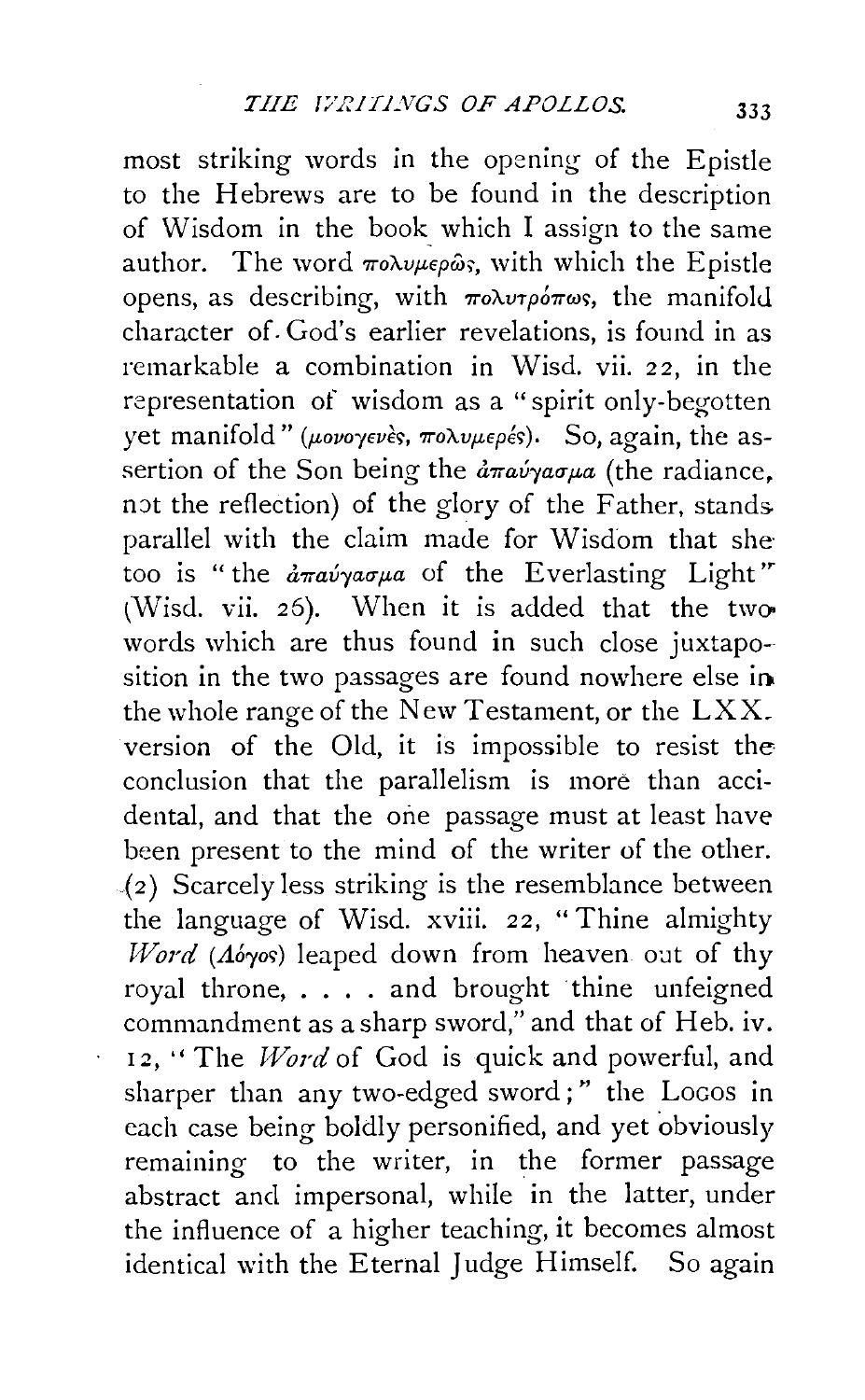$(3)$  the writer of the Book of Wisdom teaches that "by envy of the devil death entered into the world" (ii. 24). The Epistle to the Hebrews names the devil as "him that hath the power of death" (ii. 14). 5. I note, as extending the induction, the "place of repentance" (τόπος μετανοίας) of Wisd. xii. 10, and Heb. xii. 17 (this phrase also occurring in these two passages only); the *inioraous* in Wisd. xvi. 21 and Heb. i. 3, iii. 14, xi. 1; the "servant" ( $\theta \epsilon \rho \hat{a} \pi \omega \nu$ ) of Wisd. xvii. 21, as applied to Moses, with Heb. iii. 5 (the word does not occur elsewhere in the New Testament); the "maketh all things new" (xawi'sev) of Wisd. vii. 27 with avakawike of Heb. vi. 6 (not elsewhere, as before); "God is witness of his reins and a true beholder of his heart" (Wisd. i. 6), and the "discerner of the thoughts and intents of the heart" of Heb. iv. 12; the mystic reference to the dress of the High Priest as a symbol of the universe (επί ποδήρους ενδύματος ήν όλος ο κόσμος, Wisd. xviii. 24), and the strange epithet of "the cosmic sanctuary" ( $\tau$ ò  $\tilde{a}$  $\gamma$ ιον κοσμικὸν) as applied to the Tabernacle (Heb. ix. 1). I do not wish to lay too much stress on resemblances in less characteristic words which may seem to be the common property of a given school or period; but those which follow, as found in both books, are at least sufficient to shew that both belong to the same period and the same school. Like coincidences would, if I mistake not, be admitted to have weight in determining the authorship of one of the doubtful plays of Shakespeare or an anonymous poem ascribed to Milton. With this admission, therefore, of the imperfect, though, I must add, cumulative character of the evidence, I ap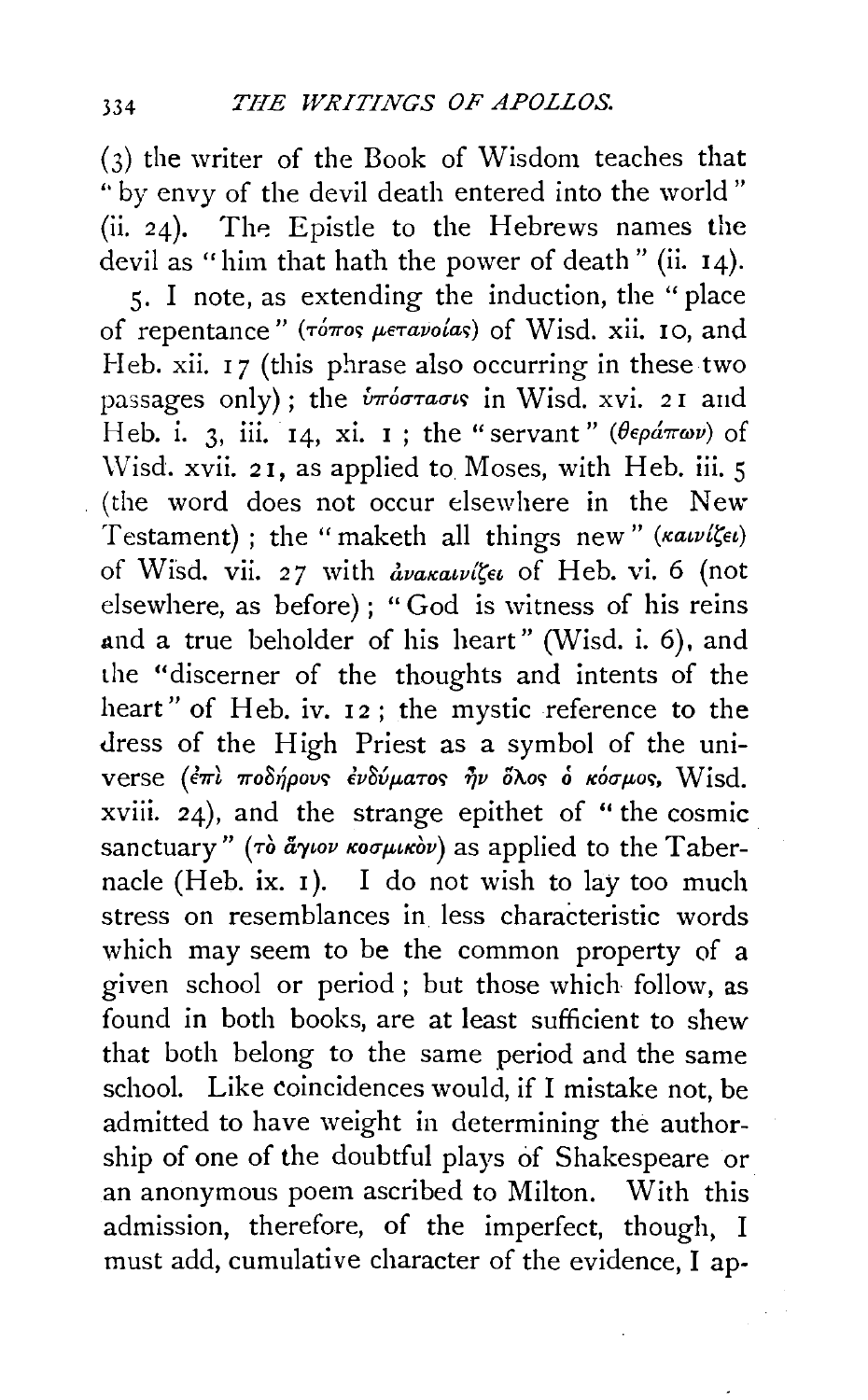pend the following list of words found in both the books now under our inquiry:  $\tau \in \lambda \in \omega$  (Wisd. iv. 13. Heb. ii. 10):  $d\pi a \lambda \lambda d\sigma \sigma \omega$  (Wisd. xii. 2. Heb. ii. 15): κατασκευάζειν (Wisd. ix. 2, Heb. iii. 4); μέχρι τέλους (Wisd. xvi. 6, xix. 1, Heb. iii. 6);  $\partial \pi i \sigma \tau /a$  (Wisd. xiv. 25, Heb. iii. 12); απολείπεται (Wisd. xiv. 6, Heb. iv. 6);  $\chi$ peiav  $\epsilon \chi \epsilon \iota \nu$  (Wisd. xiii. 6, Heb. v. 12, x. 36); άπειρος (Wisd. xiii. 18. Heb. v. 13); τελειότης (Wisd. vi. 15, Heb. vi. 1);  $\beta \epsilon \beta a/\omega \sigma \iota s$  (Wisd. vi. 18, Heb. vi. 6);  $\pi \rho \delta \rho \rho \rho \rho \sigma$  (Wisd. xii. 8, Heb. vi. 20); έντύγχανειν (Wisd. viii. 21, Heb. vii. 25); αμίαντος (Wisd. iii. 13, iv. 2, Heb. vii. 26); kar' ενιαυτόν (Wisd. ix. 25, Heb. x. 1); eloodos (Wisd. vii. 6, Heb. x. 19); παρρησία (Wisd. v. I, Heb. x. 19); μετετέθη, as applied to Enoch (Wisd. iv. 10, Heb. xi. 5); μεταλαμβάνειν (Wisd. xviii. 7, Heb. xii. 10); ενάρεστος (Wisd. iv. 10, Heb. xii. 28); «βασις (Wisd. ii. 17, Heb. xiii. 7);  $\frac{\partial u}{\partial y}$  (Wisd. xvi. 13, xiii. 21, Heb. xiii. 20). A comparison of the passages thus referred to will shew, I believe, that their weight in the scale of evidence is more than numerical; that they are, for the most part, words either characteristic themselves, or used in a characteristic sense; and that they thus tend to establish such a close affinity of thought and language as may best be explained by the hypothesis of identity of authorship.

6. Affinity, more or less close, between two books may, however, be proved in other ways. They may, over and above all words and phrases and turns of thought which they have actually in common, supply proof that their writers have manifestly drawn from the same sources, been familiar with the same writings, and sat at the feet of the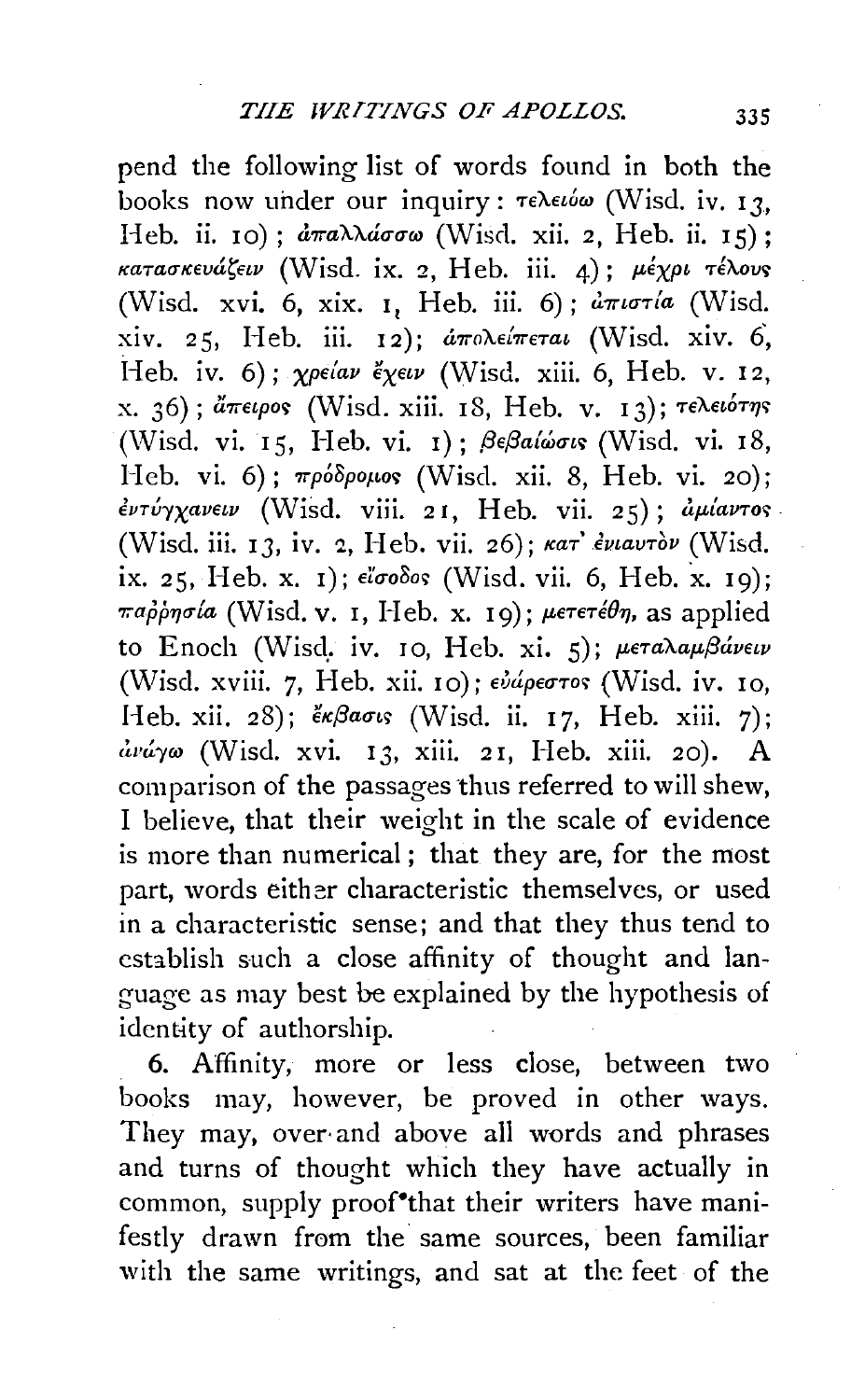same teacher. And this element of evidence also we find, if I mistake not, in the case before us. Any commentary on the Epistle to the Hebrews will shew how largely the writer is indebted to Philo both for his thoughts and phraseology. I select the following examples of that indebtedness, but the list is far from exhaustive; and it must be borne in mind that the words already given are found, many of them, in Philo, as well as in the two books to which reference has been made. Here then we have those which are found in Philo and in the Epistle, but not in Wisdom:  $\chi a \rho a \kappa \tau \eta \rho$ (Heb. i. 3); επιλαμβάνομαι (ii. 16); αρχιερεύς της όμολογίας (iii. 1); τραχηλίζομαι (iv. 13); δυσερμήνευτος (v. 11); γη τίκτουσα (vi. 9); βασιλεύς έιρήνης (vii. 2); δημιουργός (xi. 10);  $\pi a \tau \rho s$ , used of heaven (xi. 13);  $d\gamma \omega \nu$  of man's life  $(xii, 1)$ ; the unusual formula of quotation, διεμαρτύρατο δέ που τις (iii. 6); the combination, πολυμερώς και πολυτρόπως (i. 1); the use of the conjunction  $\delta \eta \pi o \nu$  (ii. 15);  $\kappa \alpha \pi a \beta o \lambda \eta$ , of creation (iv. 3. ix. 26); μετριοπαθείν (v. 2); δεήσεις και ικετηρίας (v. 7); the play upon  $\ddot{\epsilon} \mu a \theta \epsilon \nu \dot{a} \phi' \ddot{\omega} \nu \dot{\epsilon} \pi a \theta \epsilon \nu$  (v. 8);  $a \dot{\iota} \sigma \theta \eta \tau \eta \rho \iota a$ v. 14); καταβαλλόμενος θεμέλιον (vi. 1); αμετάθετος (vi. 17); διηνεκές (x. 1, et al.); αμήτωρ (vii. 3); the argument that the less is blessed of the greater (vii. 7); μετάθεσις (vii. 12); κεφαλαΐον (viii. 1); σχεδόν  $\pi\omega\tau a$  (ix. 21);  $\sigma\kappa\omega a$ , of types (x. 1); sacrifices as an  $\frac{\partial u}{\partial \mu}$  and  $\frac{\partial u}{\partial \mu}$  of sins  $(x, 3)$ ;  $\mu$ *aptupei*, as a formula of quotation (x. 15); doparos (xi. 27); etaper (i. 6);  $\alpha$ νακαινίζειν (vi. 6); εχόμενα, in the sense of 'attaching to' (vi. 9);  $\pi \rho$ oκείσθαι (vi. 13); άμωμος (ix. 14); ύποστέλλομαι (x. 33); φαινόμενον, of the visible universe  $(xi, 3)$ ; καταβολή σπέρματος (xi. 11); κομίζεσθαι (xi. 19);

Å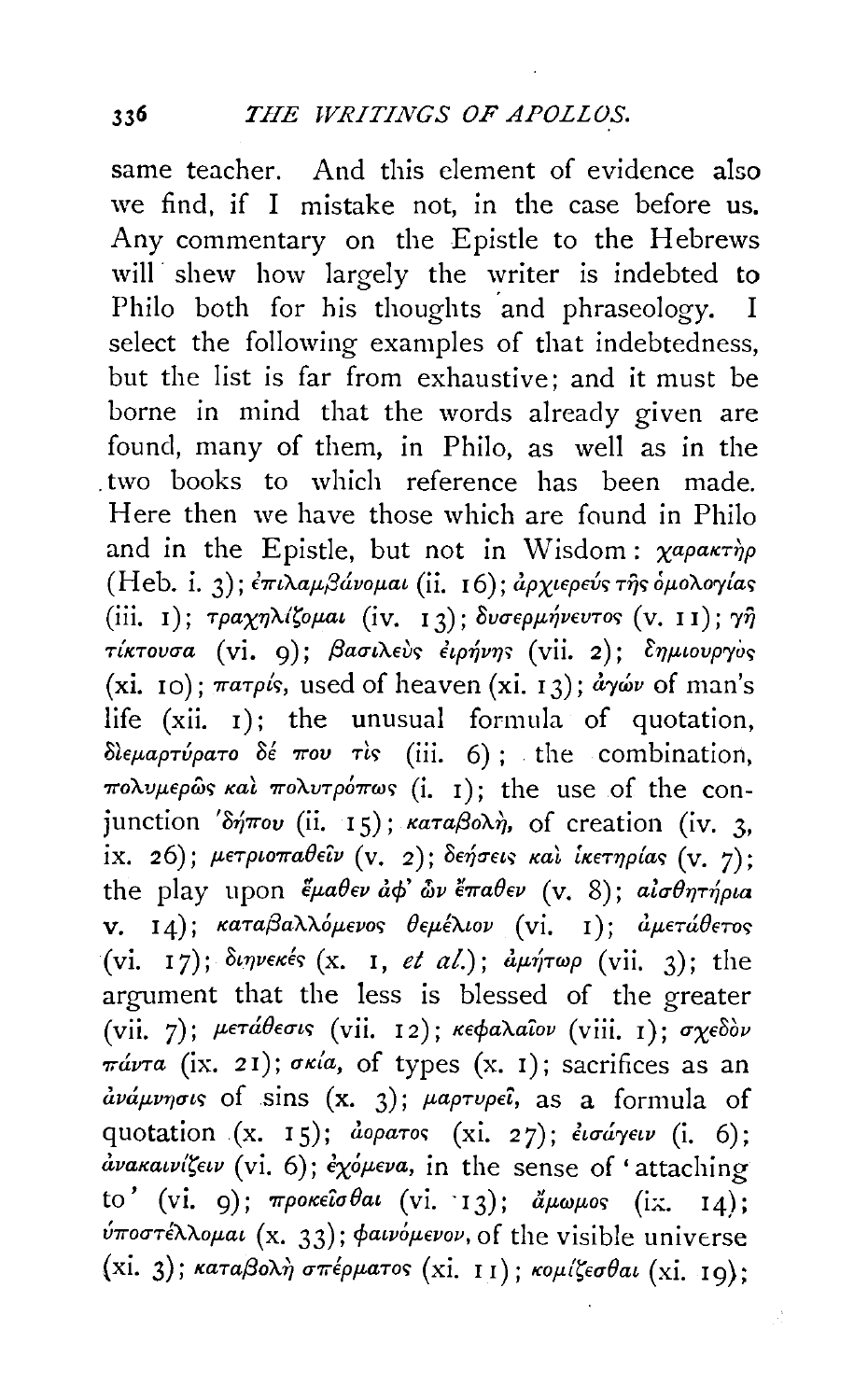$d\pi$ οβλέπω (xi. 26); επιλείψει με διηγούμενον (xi. 32); όγκον αποθέμενος (xii. 1); κάμνω and εκλύομαι (xii. 3); παραδέχεσθαι (xii. 6); καρπον αποδίδωσι (xii. 11); παρειμένος (xii. 12). It will be admitted,  $\hat{I}$  believe, that here also the words are far from being of common and every-day use; that, for the most part, they are just those which are most characteristic of the Epistle to the Hebrews; and that the result of the induction is a conviction amounting to little short of absolute certainty that the writer of the Epistle was either personally a disciple of Philo, or that he had at one time of his life made his writings the object of such constant study, that he had learnt to speak, almost without knowing it, in the same dialect, and to think the same thoughts.

7. The absence of any thoroughly good commentary on the Book of Wisdom makes it less easy to produce a like list of parallelisms between it and Philo, but with the help of Grimm's, I note the following as suggestive of a like conclusion, each phase of thought quoted having its fellow in the writings of the Alexandrian teacher. ζητείν τον κύριον (Wisd. i. 1); συνέχειν τα πάντα (i. 7);  $\hat{a}\theta\lambda a$  (iv. 6); age not measured by years, but by wisdom (iv. 8); ov Tracis κόσμου and στοιχεία (vii. 17); νοερόν (vii. 22); έξ άμόρφου  $\tilde{v}\lambda\eta s$  (xi. 17); the pre-existence of souls, and their adaptation to congenial bodies (viii. 19); Wisdom as the  $\pi\acute{a}p\epsilon\delta\rho$ os of the Throne of God (ix. 4), σκήνος, of the body (ix. 15); the description of the Egyptian darkness (xvii. 5); the  $\delta\lambda$ os  $\delta\kappa\delta\sigma\mu$ os of the priestly raiment (xviii. 24). A more careful study of Philo than I am at present able to give would probably bring to light many more verbal resemblances.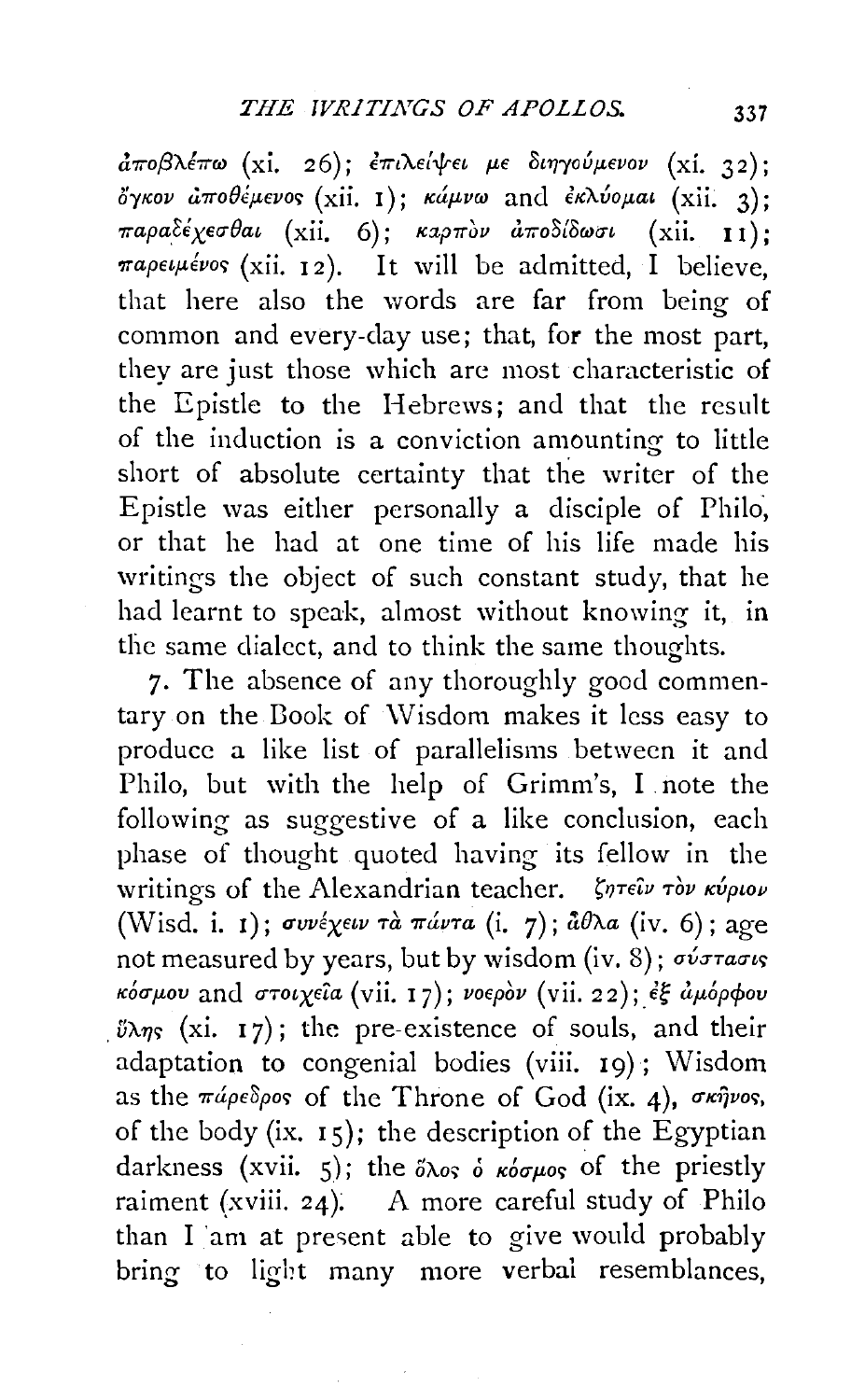no less striking than the general resemblance of language and of thought (not, however, without some marked contrasts), which have led not a few critics, from Jerome downwards, to look to Philo as the actual writer of the Wisdom of Solomon. Even as it is, we are led irresistibly to the conclusion that either Philo must have been acquainted with the Book of Wisdom, or that the writer of that book was acquainted with· Philo, and that, for our present purpose, is sufficient.

8. A like nearness in point of time or thought in authorship may fairly be inferred when we find two works, not known to be by the same writer, quoted independently in the works of an author known to be nearly contemporary with one of them ; and the inference is strengthened when he happens to be the first to quote or refer to either. That this element of evidence is not wanting, I now proceed to shew.

The resemblance between parts of the Epistle to the Hebrews (especially chaps. ix., xi., xii.) and parts of the First Epistle of Clement of Rome is familiar to every student. It leaves on the reader an impression, amounting almost to a conviction, that Clement must have known, directly or at second- hand, the teaching of the Epistle, though for some reason or other he does not cite it as inspired, authoritative, apostolic. It has led not a few critics to ascribe the authorship of the Epistle to him. But two other passages in the same Epistle make it absolutely certain that Clement was acquainted also with the Book of Wisdom. The identity of words and phrases, as seen when placed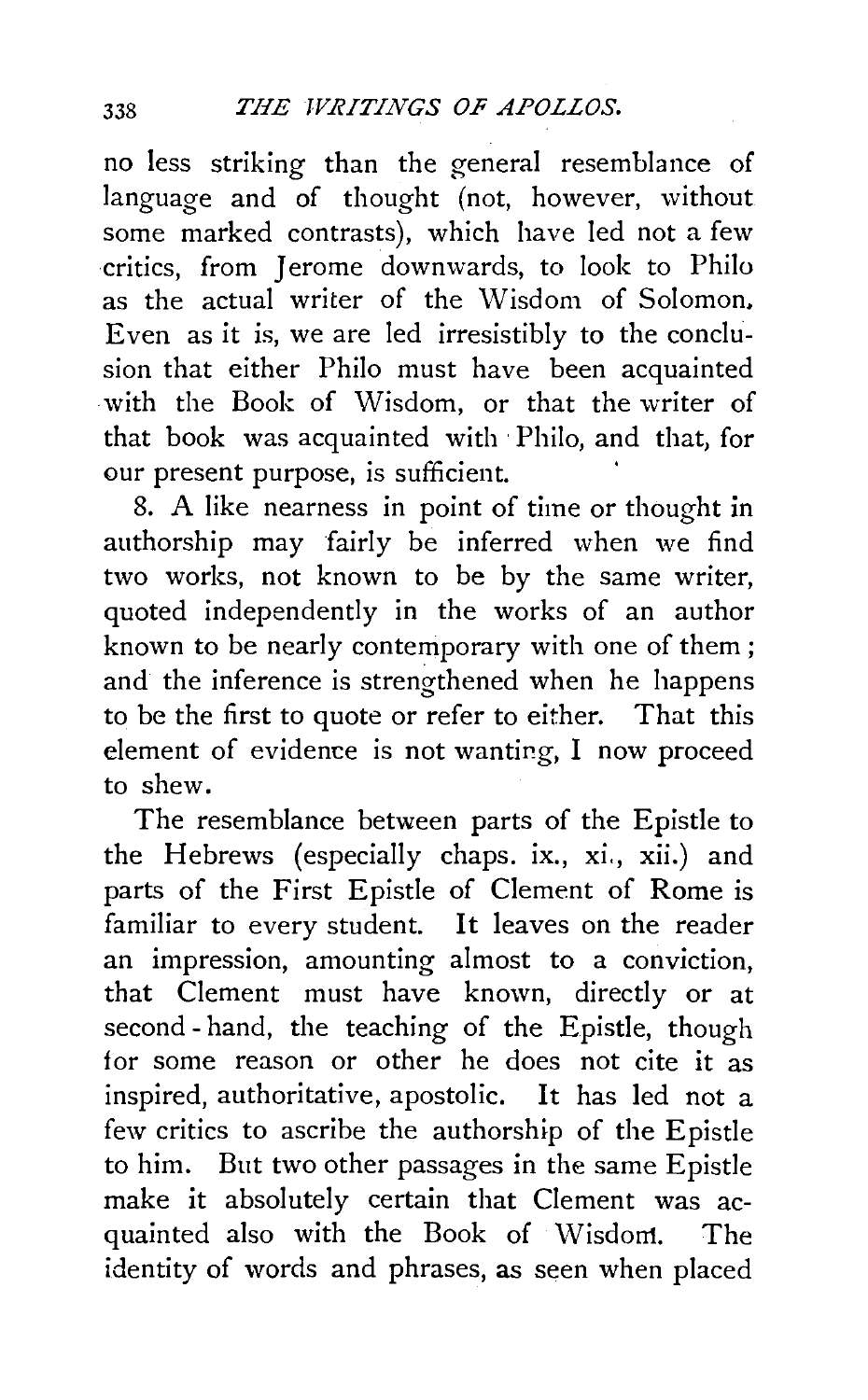in juxtaposition, puts this (as Grimm and Tregelles agree) beyond the shadow of a doubt.

τίς έρειαυτώ, τί έπόιησας; ή | τίς αντιστήσεται τω κράτει της ισχύος αυτού. - Clem. R. i. 27.

ζήλον άδικον....δί δυ και θανατος είσηλθεν είς τον  $\kappa$ όσμον -- Clem, R. i. 3.

τίς γάρ έρει τι έποίησας, η τίς αντιστήσεται τῷ κρίματι  $\sigma$ ov. - *Wisd.* xii. 12.

κράτει βράχιονός σου τίς  $\partial \nu\tau\iota\sigma\tau\eta\sigma$ εται $-W$ isd. xi. 22. φθόνω δέ διαβόλου θάνατος είσήλθεν είς τον κόσμον.- $W$ isd. ii. 24.

The first passage is referred to by commentators (e. g., Grimm,  $Einleitung$ ) as the earliest traceable reference in any writer, Jewish or Christian, to the Book of which we are speaking. Taking this hint as the starting-point for a fresh induction, we find the following coincidences between the phraseology of Clement and that of one or both of the books now under consideration. *ήγούμενοι* for the officers of the Church (Clem. R.i. 1 and Heb. xiii. 7);  $\phi_i \lambda_0 \xi_i \psi_i$ (Clem. R. i. I et al., and Heb. xiii. 2); συνέιδησις (Clem. R. i. I, Wisd. xvii. 10, Heb. ix. 9, 14, x. 2, 22, xiii. 18); τόπος μετανοίας (Clem. R. i. 7, Wisd. xii. 10, and Heb. xii. 17, as before cited);  $\delta \epsilon \sigma \pi \acute{\sigma} \tau \eta s$  of God (Clem. R. i. 7 and in 19 other passages, Wisd. xi. 37); Abraham as the "friend of God" (Clem. R. i. 10, Wisd. vii. 27);  $\partial \nu \tau \partial \phi \partial \alpha \lambda \mu \epsilon \hat{\iota} \nu$  (Clem. R. i. 34, Wisd. xii.  $4$ ).

9. The position of Clement in relation to the great workers of the Apostolic Church gives to these instances of agreement a special interest. He was connected with the Church of Rome, and was traditionally its bishop, after St. Paul's imprisonment. There were some links in the past that connected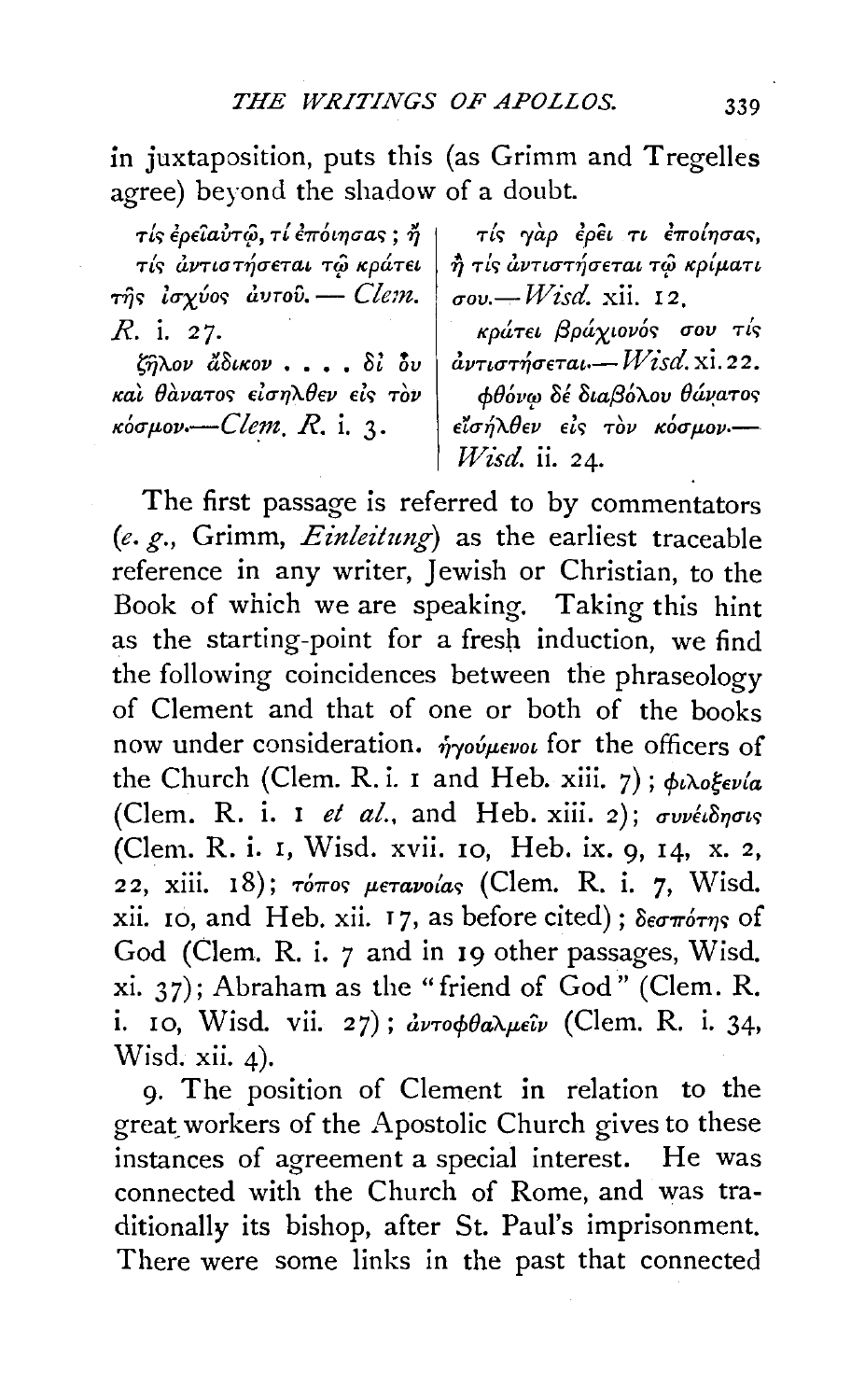him specially with the Church of Corinth, and led him to address its members in a tone of almost fatherly solicitude. If we accept the identification of the Clement of Phil. iv. 3 with the writer of the Epistle (an identification probable in itself, and with absolutely nothing against it), then the links that bind him to the band of Pauline friends are visibly strengthened. He is in St. Paul's thoughts during his first imprisonment, and had been a fellow-worker with him at a time when the Philippians knew something of the labours of both of them. Let us remember then  $(i)$  that certainly after their return to Rome, and probably even before their departure from it, Aquila and Priscilla, the teachers of Apollos, were prominent among the Christians of that city, so that the Church in their house is the first to which St. Paul sends his salutations; (2) that after Apollos had been taught by them, they, with the other brethren at Ephesus, gave him letters of commendation to the Church of Corinth (Acts xviii. 27), and that he "helped them much that had believed through grace ; " and (3) that there is no mention of any members of that Church but Aquila and Priscilla having joined St. Paul in his voyage to Ephesus; and it will, I think, be admitted that all the phenomena of the case fit in with admirable accuracy, on the assumption that Clement was one of those whom the edict of Claudius drove from Rome to Corinth, and who, either believing previously, as Aquila and Priscilla obviously believed, or then converted, came under the teaching of St. Paul, and was his "fellow-worker"  $(in$  his trade of tent-making, or his labours as an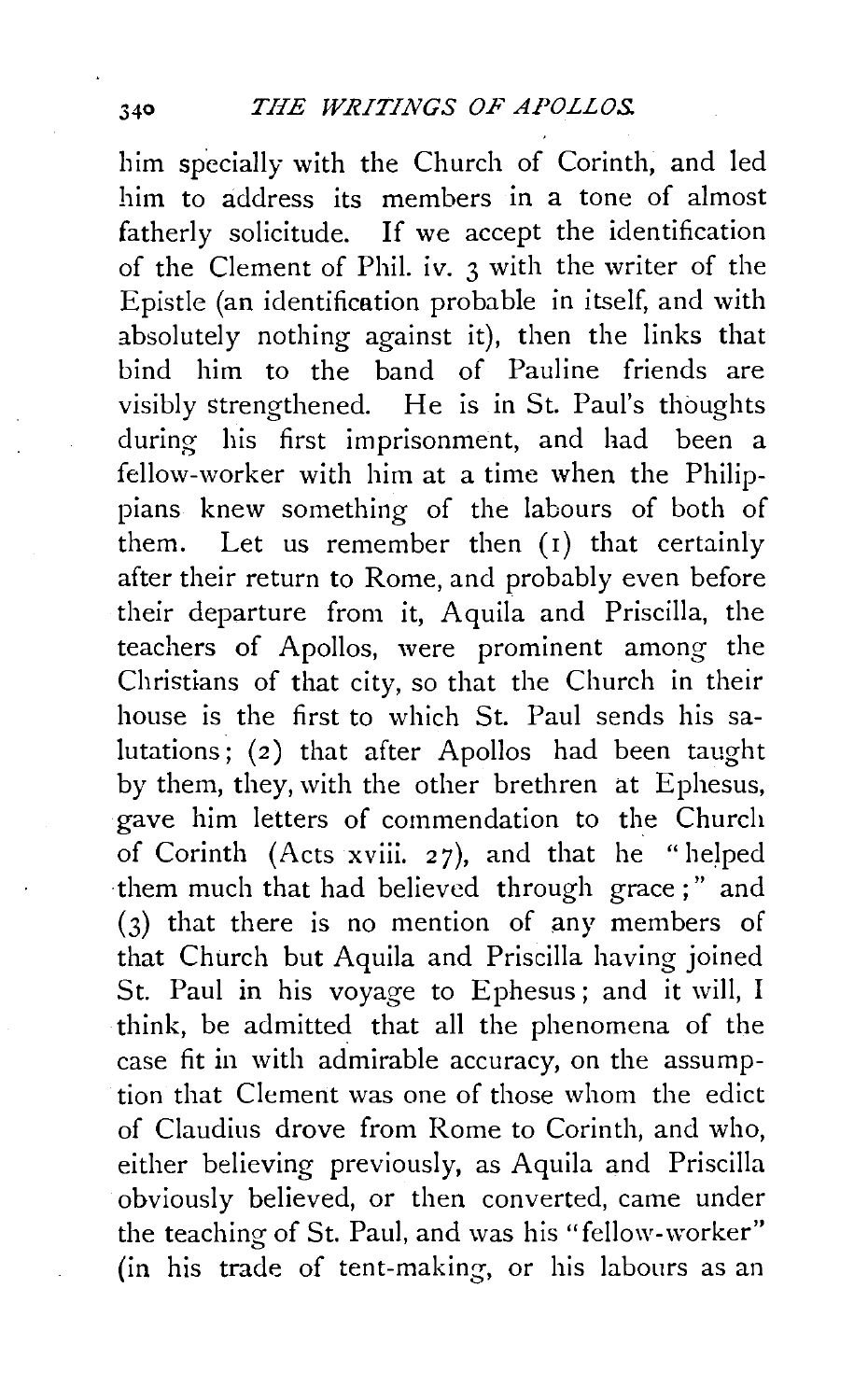apostle, or in both); that he was then left at Corinth while the other three went to Ephesus, and was therefore at that city when Apollos arrived, commended by his Ephesian teachers. So he would come under the spell of his eloquence, catch his words and phraseology, and if he were the author of the Book of Wisdom, become acquainted with that as belonging to an earlier stage in the preacher's previous life. Later events, of which we have a few traces here and there, might bring the two together once more. St. Paul watched the course of Apollos with an interest in which, though there might be some stirring of indignation at the fickleness of the Corinthians, there was yet no touch of jealousy; and after the Epistle in which he mentions Clement, speaks of him as one whom he desired to see, and to whom he wished all honour to be paid (Tit. iii. 13). The natural sequel to this would have been, that the Alexandrian teacher would press on in the track of the Apostle's footsteps, and would reach Rome before, or more probably, deterred by the horrors of the Neronian persecution, shortly after his death. Thus the links that had bound him before to the circle of Pauline Christians, whom he had known at an earlier date at Ephesus and Co $r$ inth, would be strengthened, and new ties formed. Thus Clement would come in contact with him at a later stage of his spiritual growth. Thus there would be a special force in his appeal to the Hebrews of Palestine, "Ye have not yet resisted unto blood" (Heb. xii. 4), as contrasting their lighter afflictions with the reign of terror in the imperial city. Thus his mention of "our brother Timotheus" as released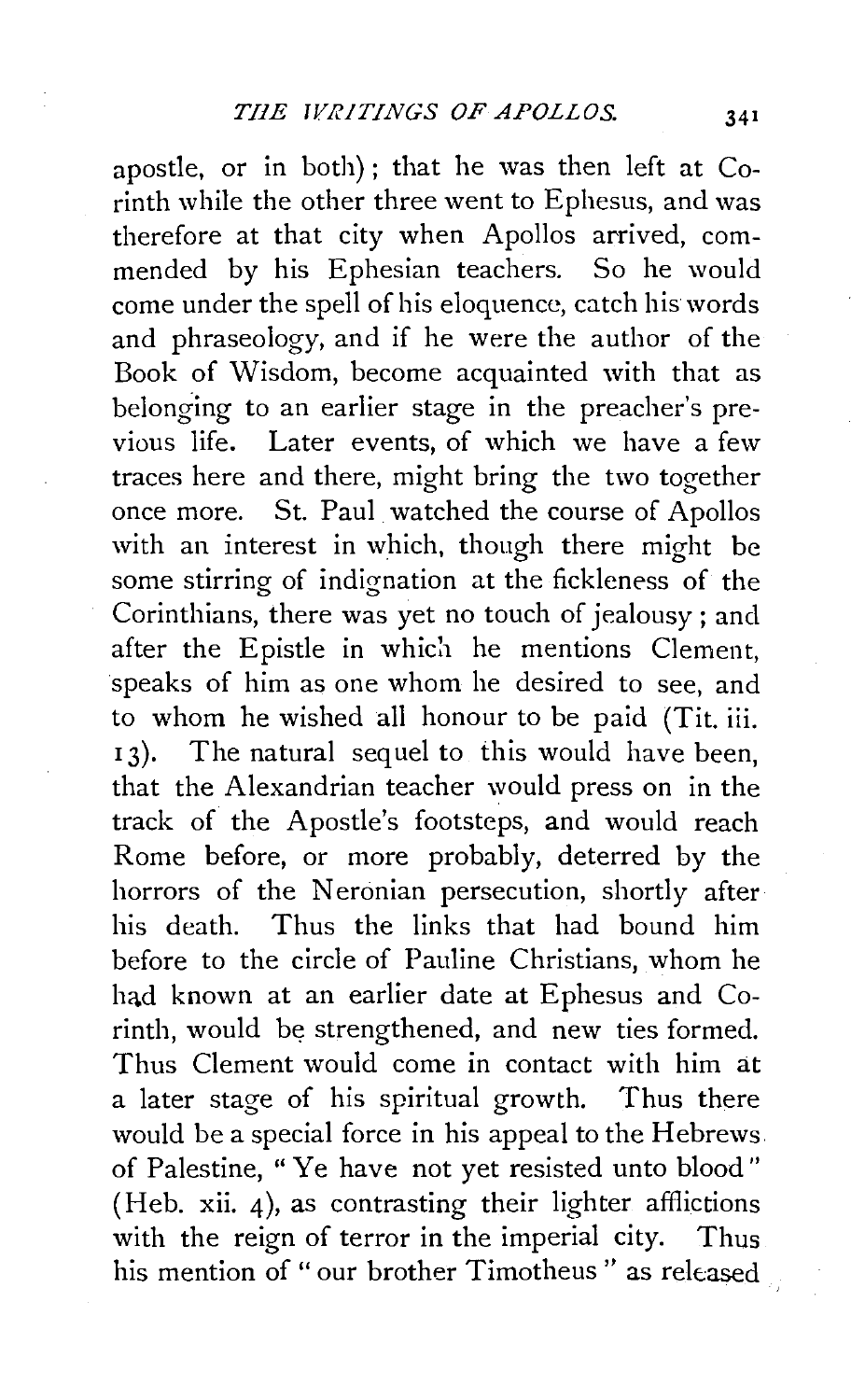(Heb. xiii. 23), and of some who had come from Italy (Heb. xiii. 24), and were with him when he wrote, would receive an easy and natural explanation.

10. It is clear, from the whole tone of St. Paul's language in the early chapters of the First Epistle to the Corinthians, as well as from the account given of him by St. Luke (Acts xviii. 24-28), that the teaching of Apollos was characterized by a higher and more stately eloquence, by a discussion of profounder mysteries, than those which had marked the preaching of St. Paul in that Church. "Here," his admirers would seem to have said, "we have the wisdom which we seek. Here we have one who can give us not the ' milk that is fit for babes,' but the 'solid food that belongs to those that are of full age.' Here we can rise to heights and fathom depths which we never reached before." This, I say, lies on the surface of things, but how much more full a meaning is given to St. Paul's words if we think of the Alexandrian preacher as bringing with him the fame of being the writer of a book that bore 'Wisdom' as its title. On that assumption we perceive, in the midst of the fullest recognition of the personal faith and zeal of Apollos, a ring of something like a righteous scorn for that earlier work which men were praising and admiring, as belonging to a lower region than the Gospel which he himself had preached. He· contrasts, not without a touch of indignation, the simplicity of his own teaching with the "taught words of human wisdom"  $(i\nu\theta\rho\omega\pi\nu\omega\rho\sigma\phi\omega)$  of him whom men were setting up as his rival, declares that he too can speak "wisdom"  $(i. e., the higher development of doctrine) among$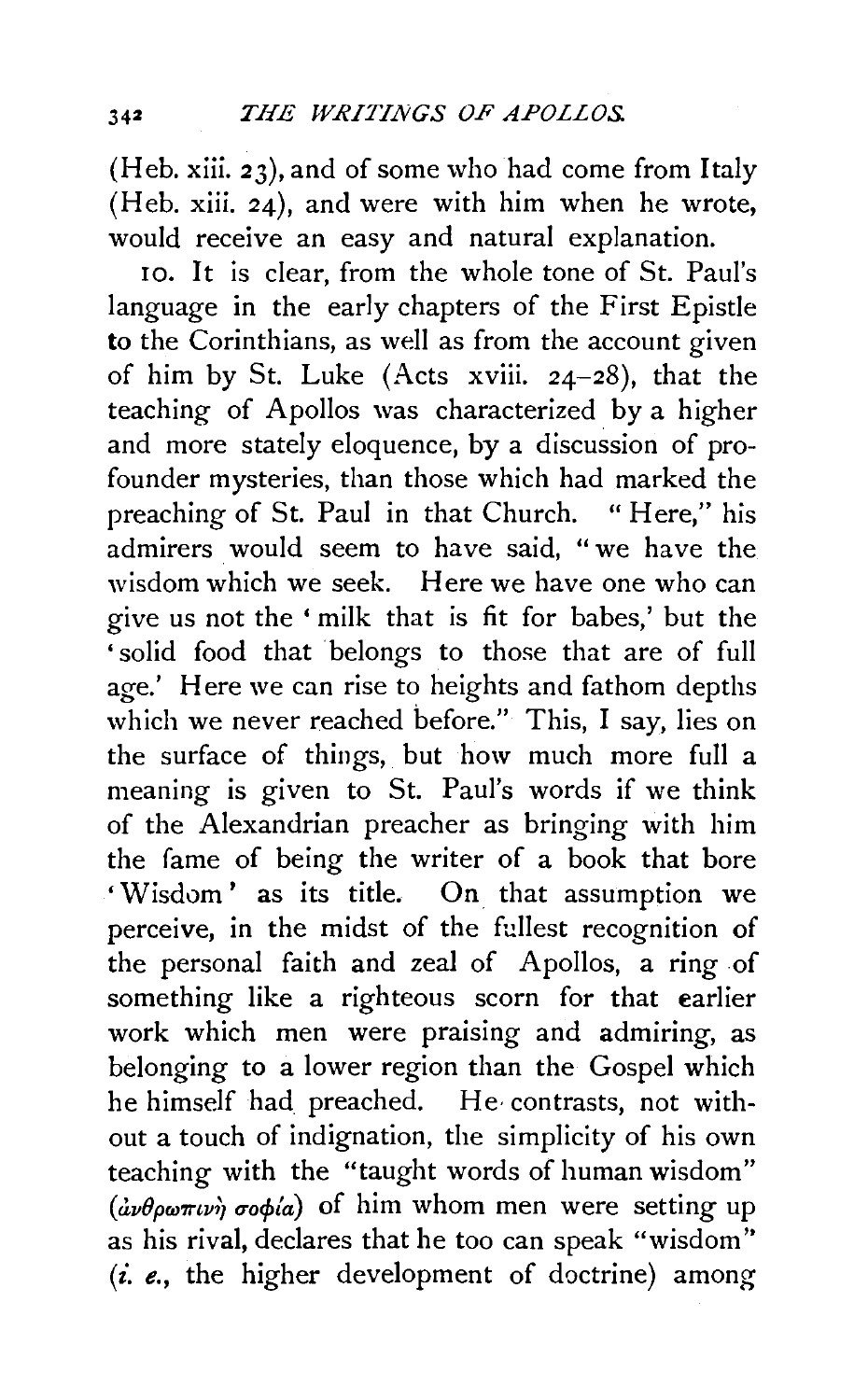those that are" perfect," *z. e.,* of full age; but that he had refrained from giving them that higher knowledge, because they, far from being of full age, were but as babes in Christ, and therefore needed the milk that was fit for infants, and not the "strong meat" of the full-grown man (I Cor. ii. 2). He takes the illustration which Apollos (if he were the writer of the Epistle to the Hebrews) afterwards used himself (Heb. v. 12), and which had doubtless been prominent in his teaching all along, and finds in it a justification of his own procedure. So too, over and above the agreement, often pointed out, between St. Luke's report that Apollos "helped them much which had believed through grace," and St. Paul's comparison of their respective labours, " I planted, Apollos watered;" "I laid the foundation, but another buildeth thereon" (I Cor. iii. 6, 10), I find a special allusion in St. Paul's language to the incident which is recorded in the same · passage of the Acts. Apollos had come to Corinth with "letters of commendation," dwelling, we may well believe, on his being mighty in the Scriptures, eloquent, persuasive; and St. Paul calls on them to remember that he had won his own way without such adventitious aid, had come as a stranger and 'had gained a hearing. '' Do we need, *as some others,* letters of commendation to you ? Do we ask you to give them to us, as others ask?"  $(2 \text{ Cor. iii. } I.)$ 

<sup>I</sup>1. We cannot wonder, if we look at the Book of Wisdom as the work of Apollos, that he should seem to Aquila and Priscilla to possess the very gifts which were wanted to make the faith of Christ acceptable to those who were imbued with the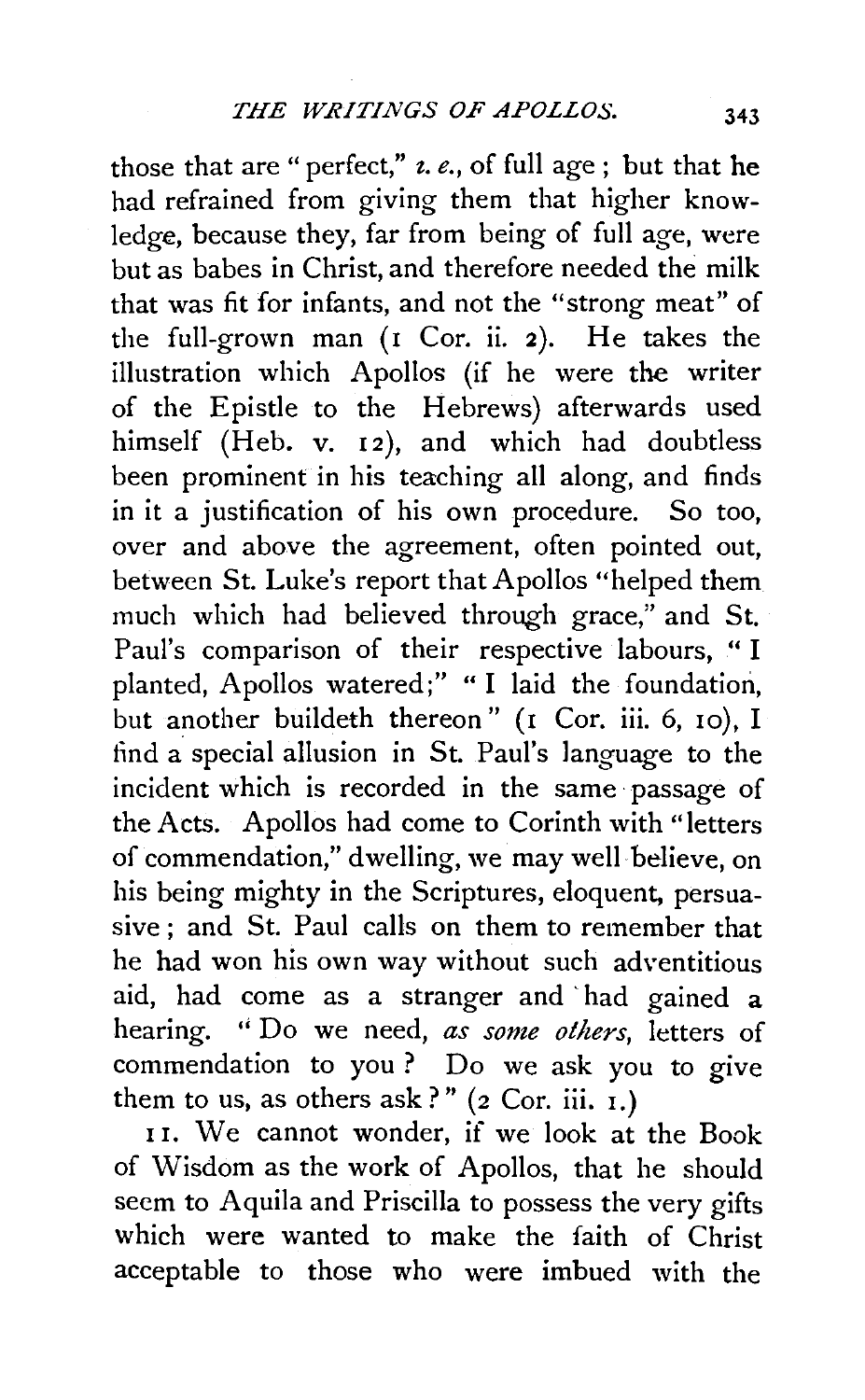higher culture of the philosophy of Greece. Over and above all personal gifts of tone, accent, fluency, of which there may have been many, there must have seemed to them a special adaptation, rarely found in a Jew, to the wants of such hearers. I<sub>t</sub> was no small gain that such an one should come there preaching the very virtues—temperance and prudence, justice and fortitude- $\sigma\omega\phi\rho\sigma\sigma\omega v\eta$ ,  $\phi\rho\phi\nu\eta\sigma v\varsigma$ ,  $\delta$ *i kauog vvn,*  $\dot{a}$ *v* $\delta$ *peia*—which from the days of Plato and Aristotle had been echoed in the discourses of the Porch, the Garden, and the Grove (Wisd. viii. 7); that not only the name of God, but the more expressive *Πρόνοια*, or Providence of God (Wisd. xiv. 5; xvii. 2; vi. 9), should remind them that he was no stranger to the wider thoughts of the great sages of Greece, from Plato downwards. They might well hold, too, that his representations of the character of that Providence as loving and beneficent; of Wisdom as a "spirit that loves men and loves goodness" (πνεύμα φιλάνθρωπον φιλάγαθον, Wisd. vii. 22, 23); of God Himself as a "lover of souls" (δεσπότης φιλόψυχος), sparing all things that He had made  $(xi. 27)$ ; of the creation (in harmony with the teaching of well-nigh all Greek cosmogonists) as having been "out of a chaotic matter" ( $\epsilon \xi$  apopov  $\tilde{\nu} \lambda \eta s$ ) into the beauty of a cosmos (Wisd. xi. 18); of the Creator as having ordered all things "in measure and number and weight" (Wisd. xi. 21); would commend his teaching to those who found in Philosophy a schoolmaster leading them to Christ. It was at least some advance towards a solution of the mystery of pain and death, to proclaim that suffering was for the most part remedial, and took its place as part of the discipline

344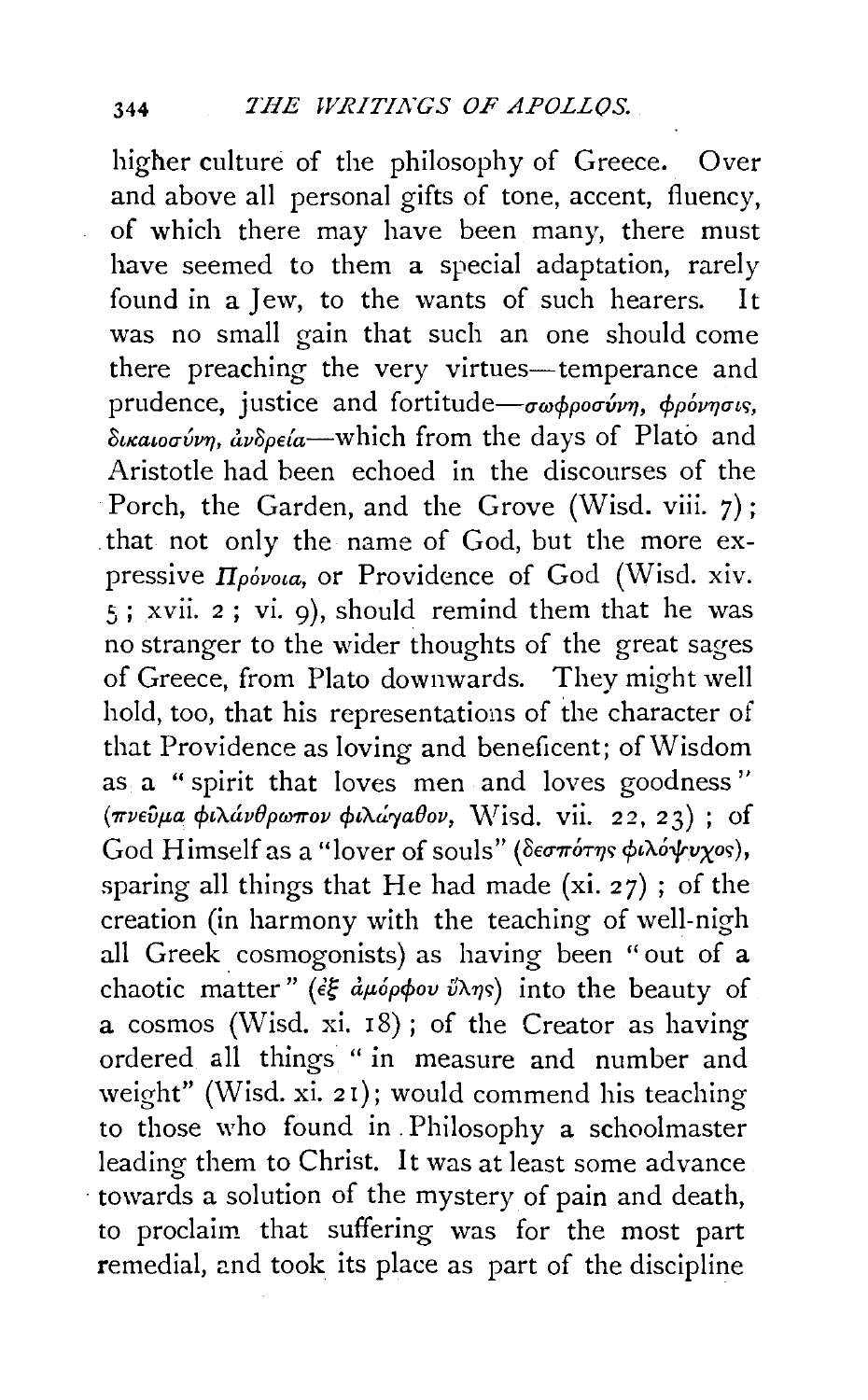of life (xi.  $\overline{10}$ ,  $\overline{11}$ ) for those who would accept that discipline; that the love of God was over all his works  $(xi, 25)$ ; that death was not his work, but that of an enemy and destroyer  $(i, 13; ii, 24)$ . And in that special task of combating the multiform idolatry by which the nations of the world had been degraded, what more effectual protest could be made than by him who was able to recognize degrees of ignorance and guilt, to make allowances for those who were " less to be blamed " as " peradventure seeking God and desirous to find  $\text{Him}$ ," considering the works but not acknowledging the Workmaster (xiii.  $I-7$ ); to speak with noble and righteous scorn of the baser image-worship which, as he had seen in Egypt, reproduced the fetiche of the savage in the midst of the highest culture of civilization (xiii. IO-I9) ; to trace the origin of idolatry after the manner which Euhemerus had made familiar, to the sorrow of parents and the vanity of kings (xiv.  $17-20$ ); to point to all the abominations in which it had been fruitful, to its human sacrifices, to its "shameless uncleanness," to the delirious passion, of which the story of Pygmalion was the familiar prototype? (xiv. 23-24, xv. 5.) Such a man was well fitted to be a preacher of the true faith in a city like Corinth, with its proverbial profligacy, its harlot-priestesses of Aphrodite, its glorious works of art, its unutterable vileness. They might well think, too, that no teacher was so fitted to deal with the dominant Epicureanism of the time, nowhere more dominant than at Corinth, as one who shewed how well he understood its charms, who had taken the measure of its appeal to our sensuous nature, and its antipathy to all higher forms of VOL. I,  $23$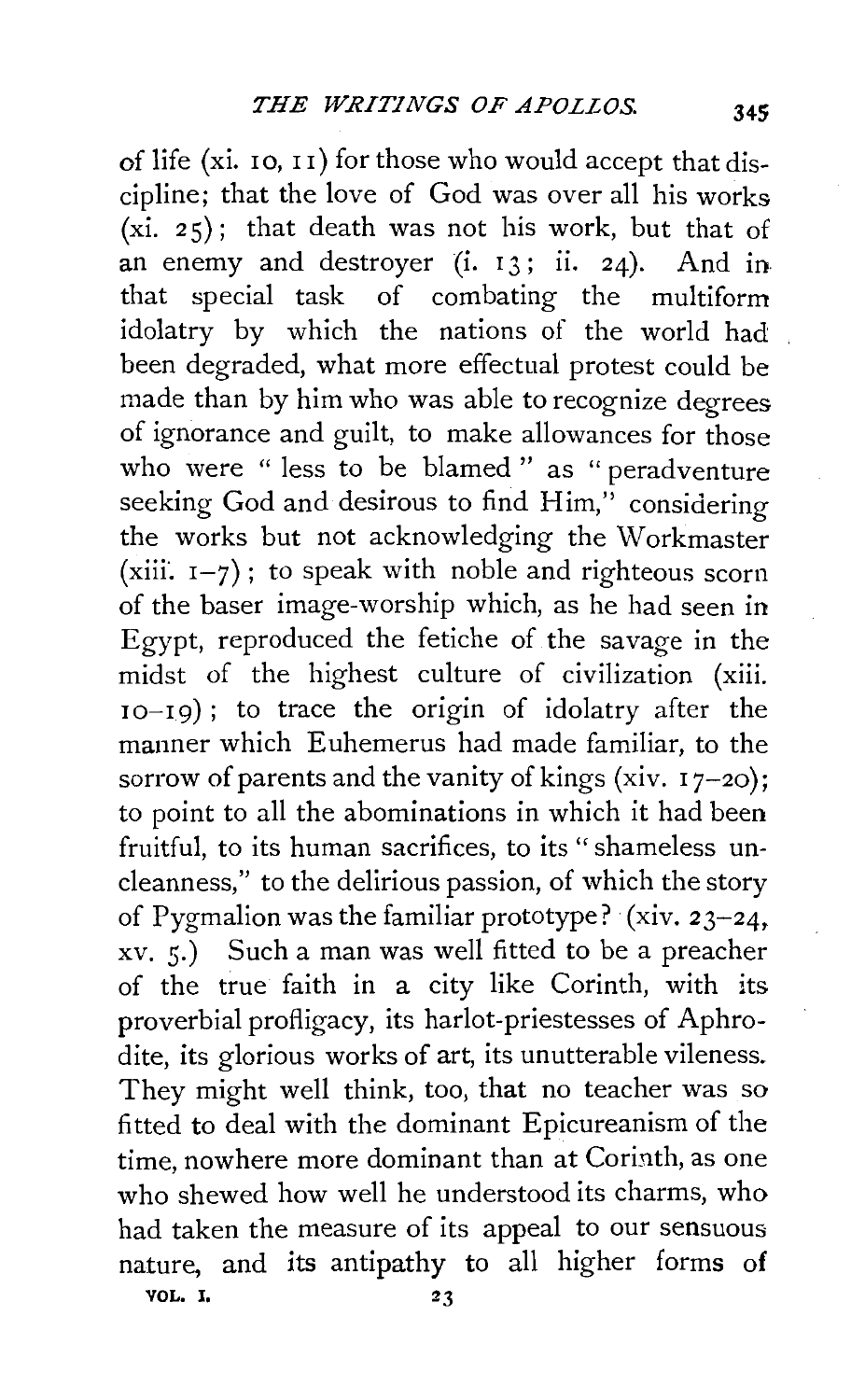goodness; who could reproduce, as in Wisd. ii. 1-9, the verv accents of Anacreon and of Horace. If we add to this that they saw in him, as they well might have done, if we hold him to have been the future writer of the Epistle to the Hebrews, an equal capacity for developing the new truth under many different aspects, for tracing its affinities with the older revelation, and shewing its superiority to all, we shall not wonder that they sent him to Corinth with high expectations of what his work there would be, and that those expectations were not disappointed.

12. A work like the Wisdom of Solomon is, from the nature of the case, partly from its pseudonymous form, partly from the abstract nature of the subjects of which it treats, not likely to be fruitful in historical allusions which may help us to fix its date. All that can be said on this score is that there is nothing in the book to indicate either an earlier or later date than that which has been here assumed; and that the ~epeated warnings to those that were "judges of the earth" (i. I), who "ruled the people and gloried in the multitude of nations" (vi.  $I$ , 3), fit in with the time in which the oppression of the Jews at Alexandria by their heathen magistrates drove them, as a last resource, to send Philo on an embassy to Caligula ; that the general protest against the "ungodly custom which was kept as a law," and by which "graven images were worshipped by the commandment of kings ( $\tau$ *v*<sub>pavvol</sub>), whom men could not honour in their presence, because they dwelt afar off" (xiv.  $17$ ), may veil a special protest against the insane claims of that emperor to the honours of an apotheosis in his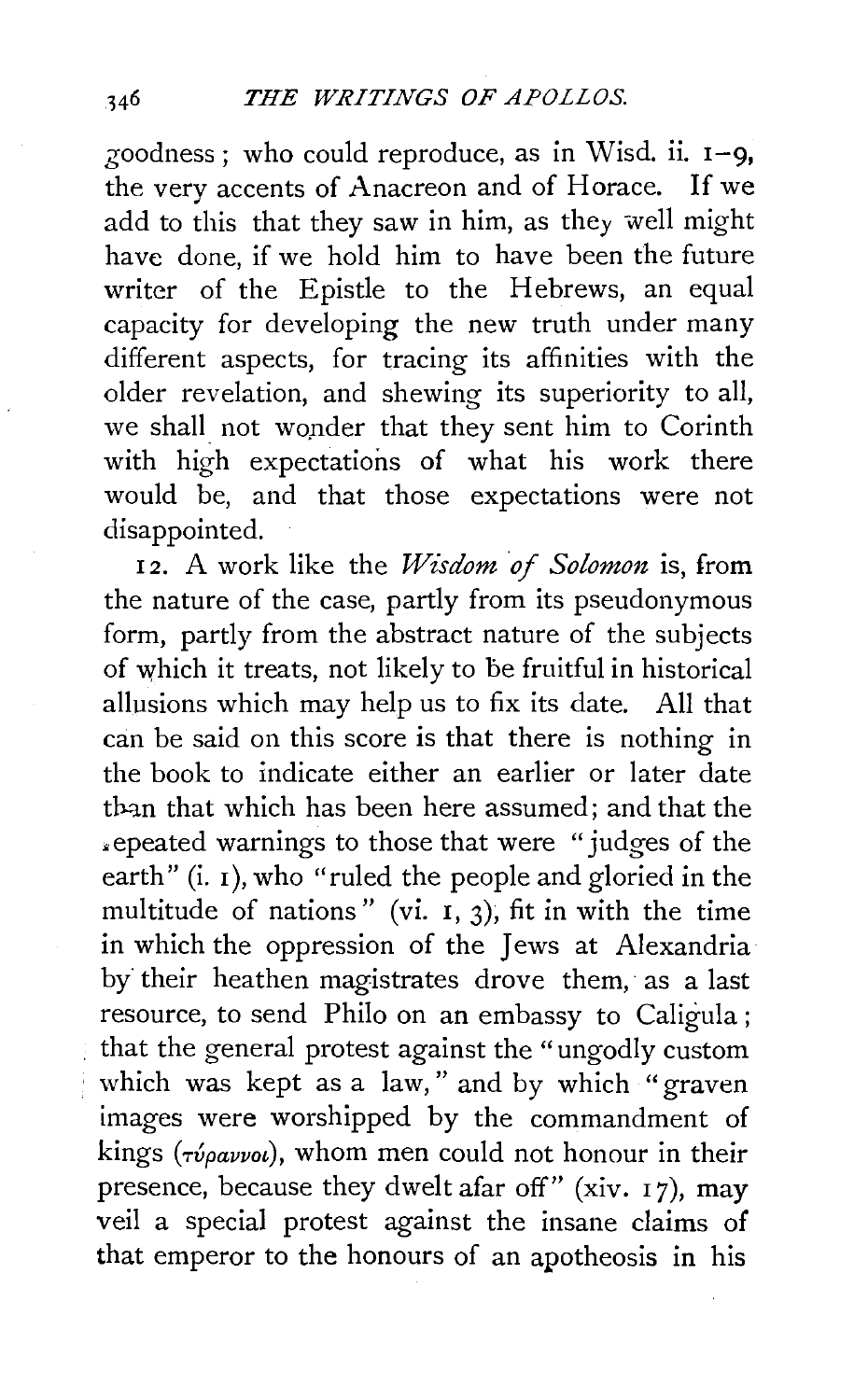lifetime, and his attempt to erect his statue, as in other sanctuaries throughout the empire, so even in that of the Temple at Jerusalem.

13. There is one passage, more wonderful and lofty than any other in the whole book, which may perhaps suggest an approximation to a more definite date. We cannot read that noble picture of the righteous sufferer **in** ii. I 3-20, without asking ourselves whether it be not, consciously or unconsciously, a delineation of the Passion of Him whom we acknowledge as the greatest of all sufferers. "He professeth to have the knowledge of God, and he calleth himself the servant  $(\pi a \hat{i} \delta a)$  of the Lord. He was made to reprove our thoughts .... His life is not like other men's; his ways are of another fashion..... He blesseth  $(\mu \alpha \kappa a \rho \alpha \zeta \epsilon \iota)$  the end of the just, and maketh his boast that God is his father. Let us see if his words be true, and let us prove what shall happen in the end of him. For if the just man be the Son of God, He will help him, and deliver him from the hands of his enemies. Let us examine him with despitefulness and torture, that we may know his meekness and prove his patience." What was there, we ask, in the events of that period of the world's history, to suggest so noble an ideal picture, other than that which we find in the narrative of the Gospels ? Do we not hear echoes of the voice and see almost the very lineaments of the face of that Just One whom we know as the Son of God, who called God his Father, making Himself equal with God. I dare not say that *that*  narrative was known to the author of the Book of Wisdom, but I cannot bring myself to believe that